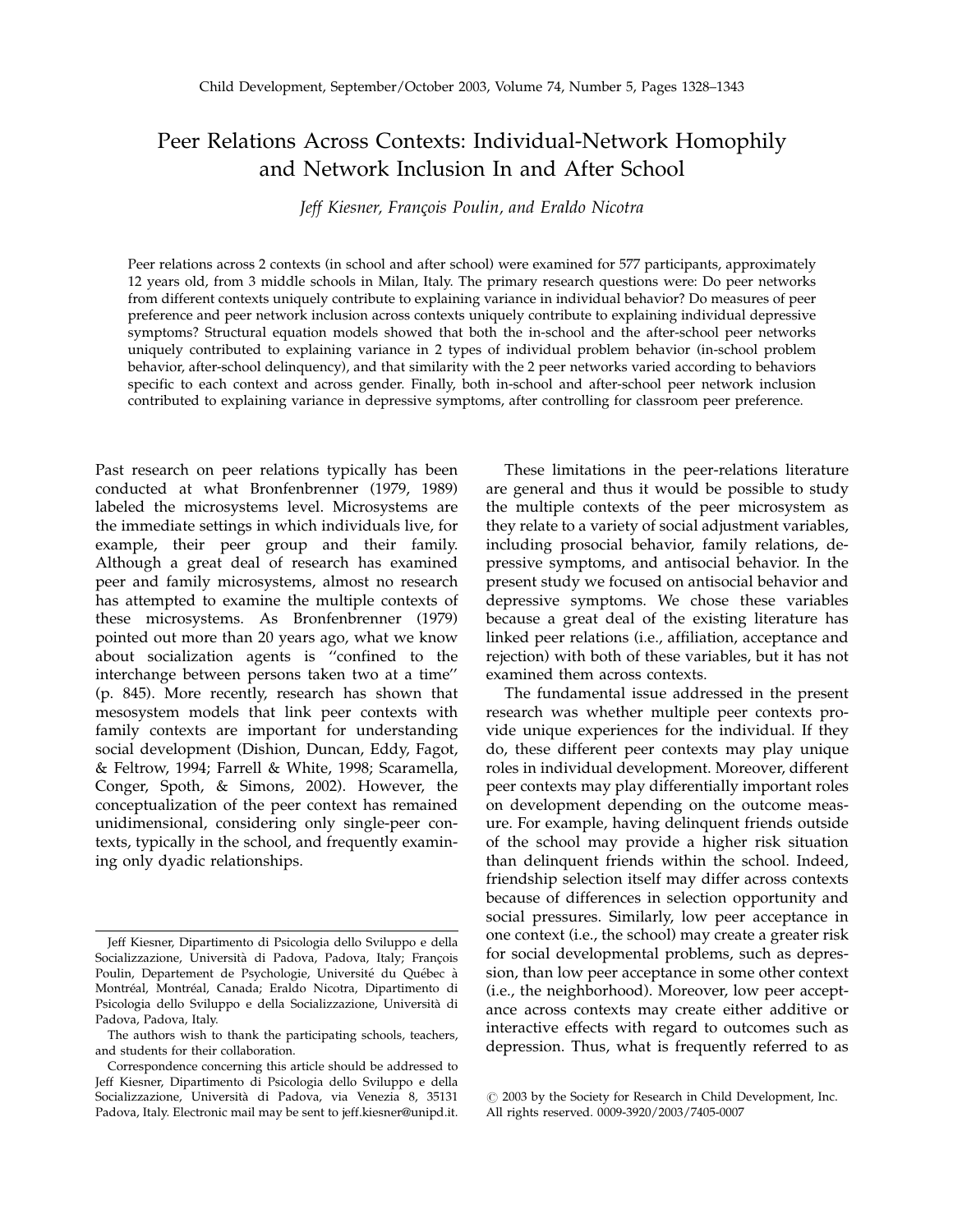''peer relations,'' and typically studied in the school context, may represent a complex network of unique (although probably correlated) peer-relations contexts. These different contexts may then play unique roles in individual development.

The present study represents a first step toward understanding the potentially unique effects of multiple peer contexts. Two primary research goals were addressed. First, we examined the unique contributions of multiple peer contexts with regard to problem behavior. To do so, we tested whether the behavioral characteristics of an in-school peer network and those of an after-school peer network both uniquely contribute to explaining individual problem behavior, and whether these relations differ across different types of problem behavior. Second, we examined whether three separate measures of individual peer relations, across contexts, provide unique contributions in explaining depressive symptoms. In doing so we tested for main effects as well as interaction effects.

## Peer Relations and Antisocial Behavior

An important dimension of child and adolescent peer relations is the behavioral similarity between individuals and their peer affiliations (Kandel, 1978; Poulin et al., 1997; Urberg, Degirmencioglu, & Tolson, 1998). Previous research has provided a great deal of evidence showing that antisocial youth typically have antisocial friends and that having antisocial friends predicts an escalation in antisocial behavior (Dishion, Spracklen, Andrews, & Patterson, 1996; Kiesner, Cadinu, Poulin, & Bucci, 2002; Vitaro, Brendgen, & Tremblay, 2000). However, as noted earlier, research in this area typically has focused on only one friendship (or group) at a time—frequently in the school context.

The importance of studying after-school peer contexts with regard to problem behavior is suggested by the research of Dishion, Andrews, and Crosby (1995) showing that adolescent antisocial boys and their close friends typically live in the same neighborhood and meet in unsupervised and unstructured activities. Other research has shown that during adolescence, individuals begin to spend more time with peers in unsupervised nonschool contexts (Csikszentmihalyi, Larson, & Prescott, 1977). Therefore, extending peer relations research to include and explicitly model nonschool contexts may be especially important for the adolescent age group and when considering problem behavior.

It should be noted that some past research has examined after-school peer contacts in relation to problem behavior (e.g., see Dishion et al., 1995; Pettit, Bates, Dodge, & Meece, 1999) and demographic variables (Patterson, Vaden, Griesler, & Kupersmidt, 1991). However, this research has not examined these after-school contacts comparatively with in-school peer contacts. Therefore, no conclusions could be drawn with regard to the similarities or differences of these separate peer contexts.

The first questions addressed in this study were whether both the in-school and after-school peer networks demonstrate a unique similarity with the individual's behavior, and whether the pattern of individual network similarity differs across different types of behavior (in-school problem behavior and after-school delinquency). Three hypotheses can be generated regarding individual network similarity across different behaviors and across different peer contexts. First, it could be hypothesized that the school setting imposes limits on who can be friends (i.e., selection may be limited to classroom peers), whereas other settings, such as the neighborhood, have fewer limits. Thus, it might be suggested that outside of the school, individuals could be more selective when choosing their friends, predicting a higher level of homogeneity among neighborhood friends. On the other hand, the highly structured setting of the school may give social pressure for homogeneity among friends. For example, if an antisocial student wishes to be friends with a prosocial student, the teacher and peers may provide feedback to one or both individuals that such a relationship would not be well accepted (i.e., teasing from peers). This would predict a higher level of homogeneity among school friends. A third possibility is that individuals select friends who are behaviorally similar to themselves in that particular context. In this case, the level of similarity would depend on the setting and the type of behavior. Thus, individuals may be more similar to school friends when considering school behavior and more similar to after-school friends when considering after-school behavior.

We hypothesized that both networks would be similar to the individual, but that they would demonstrate different patterns with respect to explaining unique variance in individual behavior. More specifically, we predicted that, for in-school problem behavior (i.e., disturbing classmates, being argumentative) the in-school network would show a stronger unique relation with the individuals' behavior, whereas for after-school delinquency (i.e., stealing from a store, doing graffiti on or vandalizing public transportation) the after-school network would show a stronger unique relation. The structural equation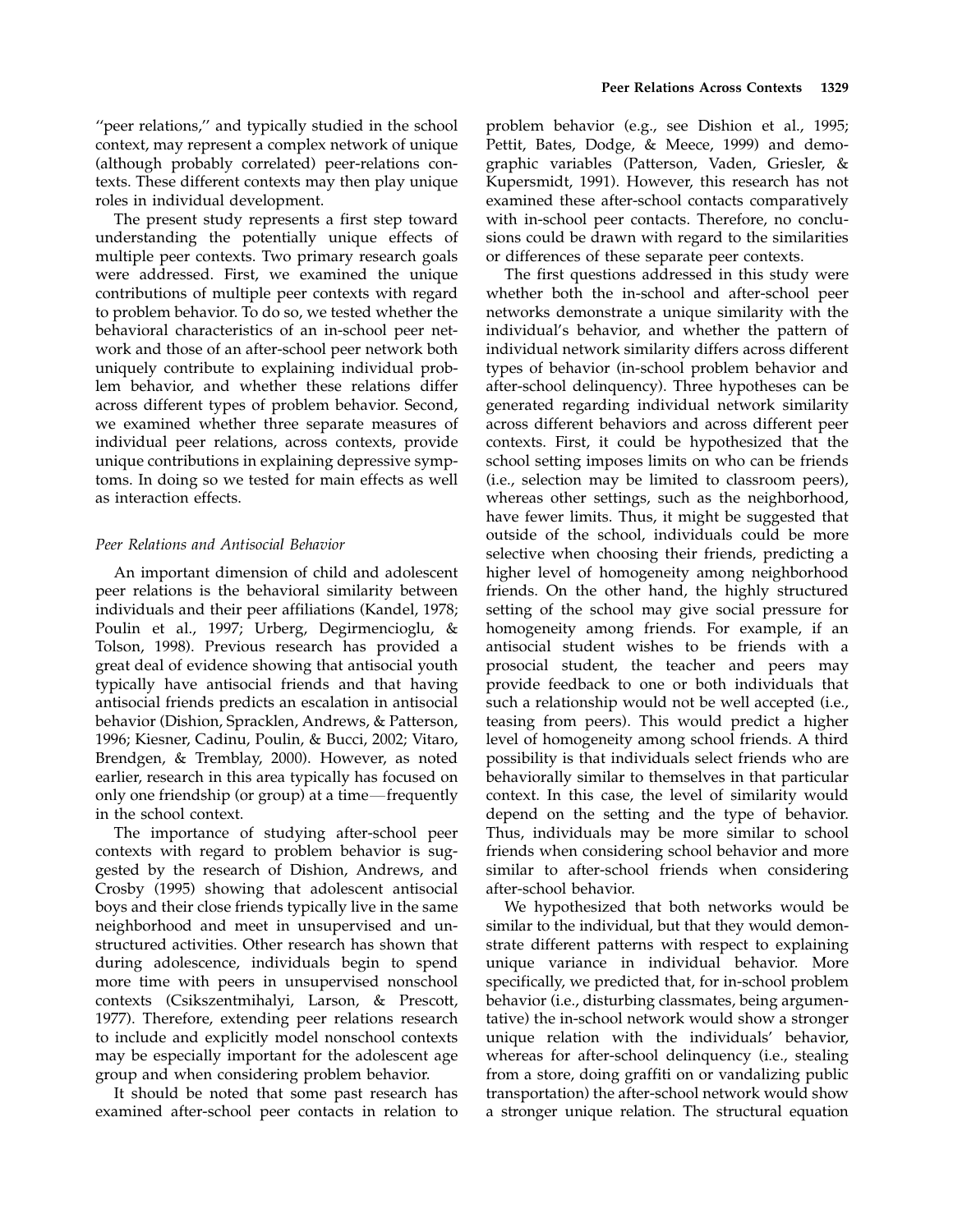model used to test these hypotheses is presented in Figure 1 and fully explained in the Results.

An important aspect of our hypothesis is that both peer networks are expected to explain unique variance in individual behavior. To the extent that the two groups do explain unique variance, these groups may be offering the individual unique behavioral opportunities. That is, although the groups may be behaviorally similar to each other, they also may be different enough to provide unique experiences and opportunities. Indeed, these groups may be selected not only for what they have in common (delinquency) but also for their unique behavioral characteristics (specific behaviors or activities unique to the group or group members).

## Peer Relations and Depressive Symptoms

A second important dimension of peer relations concerns the effects that an individual's peer status within a specific context has on his or her social adjustment (Ollendick, Weist, Borden, & Greene, 1992; Parker & Asher, 1987). Research has shown that peer rejection and depressive symptoms are both concurrently related (Boivin, Poulin, & Vitaro, 1994; Cole & Capentieri, 1990; Patterson & Stoolmiller, 1991) and that peer rejection longitudinally predicts increases in depressive symptoms (Kiesner, 2002; Panak & Garber, 1992). Research on the link between peer relations and depressive symptoms (and social adjustment in general) have been almost exclusively limited to the school context; thus, conclusions are limited to the effects only within that setting.

In the previous section we argued that different peer contexts may offer different behavioral contexts for the individual; thus, these contexts should be considered as distinct. In the present section we argue that peer acceptance and inclusion also may differ across contexts. If this is true, these different experiences of peer acceptance and inclusion may have different effects on the individual. We start with a review of the limited research on this topic.

To our knowledge, only one study has attempted to examine the relation between social adjustment and peer relations across contexts. In that study East and Rook (1992) examined whether individuals with low peer acceptance in school compensate by developing stronger after-school relationships with siblings and peers, and whether these relationships served as a protective factor regarding psychosocial distress. Results showed that isolated individuals reported receiving more social support, as compared with aggressive or average individuals, from their

favorite sibling but not their after-school friend. Moreover, there appeared to be a positive effect of sibling support for individuals who were isolated at school. Nonschool friends did not appear to provide benefits for the isolated participants in the same way that siblings did.

Two other studies have provided descriptive data regarding peer networks outside of the school. Ladd (1983) presented data showing that popular, average, and rejected third and fourth graders did not significantly differ from each other on their number of nonschool friends. Research by Ray, Cohen, and Secrist (1995) showed that, whereas rejected individuals reported fewer perceived friends in the classroom (as compared with popular and average children), this pattern was not found for nonschool perceived friends. Thus, these studies suggest that there may be no link between peer acceptance at school and peer acceptance outside of school. However, these earlier studies were limited by the use of only self-report measures and thus could not examine peer acceptance outside of the school according to the peers.

Durrant and Henggeler (1986), however, have compared peer rating across school and nonschool contexts. They found moderate correlations between classroom peer ratings (fourth and fifth grades) and peer ratings in nonschool activities (i.e., church groups, scouts; correlations ranging from  $r = .19$  to  $r = .58$ ). These findings suggest that although peer relations appear similar across settings, the relation is far from perfect. Therefore, an individual who is rejected by classroom peers may be recognized by nonclassroom peers as a friend or group member. These differing levels of peer acceptance and inclusion across different contexts may provide unique information (i.e., independent main effects) for explaining individual levels of depressive symptoms. Moreover, different measures of peer acceptance and inclusion across different settings may interact with each other to create either higher risk or lower risk situations with regard to depressive symptoms. For example, high peer acceptance and inclusion outside of the school may buffer the negative effects of low peer acceptance and inclusion within the school.

Because the present study was conducted in a relatively well-defined and isolated neighborhood, and because we asked participants to identify both an in-school and an after-school peer network, we were able to construct a peer network inclusion score based on the number of nominations received, by other participants, as a network member for both the in-school and after-school networks. Thus, in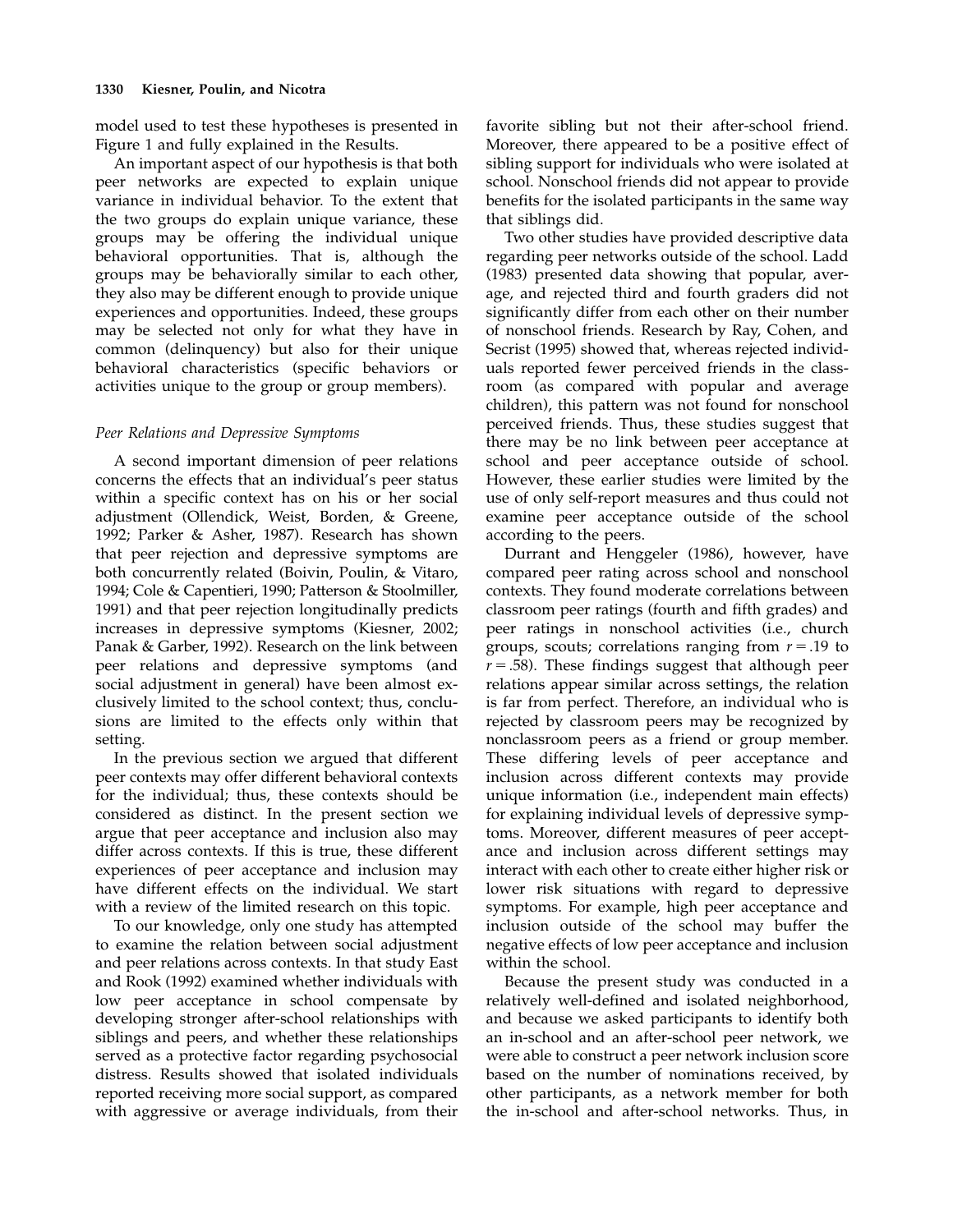addition to a traditional measure of classroom peer preference (Coie, Dodge, & Coppotelli, 1982), we also have two measures of peer network inclusion based on the number of nominations received as a network member by the other participants, for both the in-school network and the after-school network. Although the peer network inclusion measures are not measures of popularity or rejection (see the Method section), they are measures of the inclusion in the other peers' networks, across contexts, as reported by those peers. We proposed that, similar to measures of popularity and rejection in the classroom, inclusion or noninclusion in other peers' networks could have similar effects on individuals' adjustment. Thus, it could be expected that low levels of network inclusion would be associated with higher levels of depressive symptoms and high levels of network inclusion would be associated with lower levels of depressive symptoms.

We hypothesized that the three measures of preference and inclusion would uniquely contribute to explaining variance in depressive symptoms. In addition, for reasons discussed earlier, we tested for interactions among the three measures of preference and inclusion.

## Additional Research Questions

In addition to the preceding research questions, two other questions were addressed. The first question was whether in-school and after-school peer networks are composed of the same individuals (i.e., what is the level of overlap between different networks?). Information regarding the level of overlap between the two networks is relevant for understanding the importance of studying peer networks across settings. For example, if overlap is found to be high, the after-school network would essentially be a replica of the in-school network and there would be no need to study the after-school network. This would be especially important if there is a relation between level of overlap and the individual's adjustment and behavioral characteristics. Therefore, we also tested whether there is a relation between behavioral characteristics of the individual and the level of overlap between the inschool and after-school peer networks (second additional question). If antisocial youth are found to have less overlap across networks than non-anti-social youth, it would appear especially important to study after-school peer networks for antisocial youth.

Finally, although we had no a priori hypotheses regarding gender, we tested for gender differences in the primary analyses.

## Method

## Participants

Because the goal of the present study was to examine peer relations both in-school and afterschool, it was important to have access to a high proportion of both the individuals' in-school and after-school peer network members. Thus, it was necessary to have a sample from a well-defined geographic area in which most after-school friends would live in the same area and attend a participating school. To meet these goals we conducted this study in a neighborhood of Milan, Italy. The specific neighborhood, although part of a major metropolitan city, is isolated from the rest of the downtown area with regard to public transportation and physical distance for walking. Thus, it was likely that most after-school network members would come from the same neighborhood. Three middle schools serve this neighborhood.

All three middle schools serving the neighborhood agreed to participate. Students are assigned to a school based on proximity, and residence within a specific catchment area, so that the students in these schools were residents of the same catchment area and living in relatively close proximity to each other. All students (sixth through eighth grades) from all three middle schools were asked to participate.

A total of 798 students were enrolled in these schools, of which 30 did not regularly attend school. Therefore, the total possible sample was 768. Parent permission to participate was obtained for 593, of whom 577 (75% of the total possible sample) actually participated. Of these 577 participants (288 girls, 289 boys), 215 were sixth graders, 171 were seventh graders, and 191 were eighth graders. The mean age was approximately 12 years. Of the 577 participants, 540 (93%) identified themselves as being ethnically Italian (457 reported being only Italian, and 83 reported being Italian and some other ethnicity such as Albanian, French, Jewish). Thirty-seven participants reported belonging only to a non-Italian ethnic group (i.e., Albanian, French, German). A series of independent sample t tests showed that the 37 non-Italians and the 540 Italians did not differ on any of the behavioral or peer relations variables (all  $ts < 1.75$ ).

Based on the inclusion of three middle schools, serving 768 students, the neighborhood used in the present study is larger than what typically is considered a neighborhood in the United States. Indeed, it is unlikely that the participants in this study knew most of the other participants, or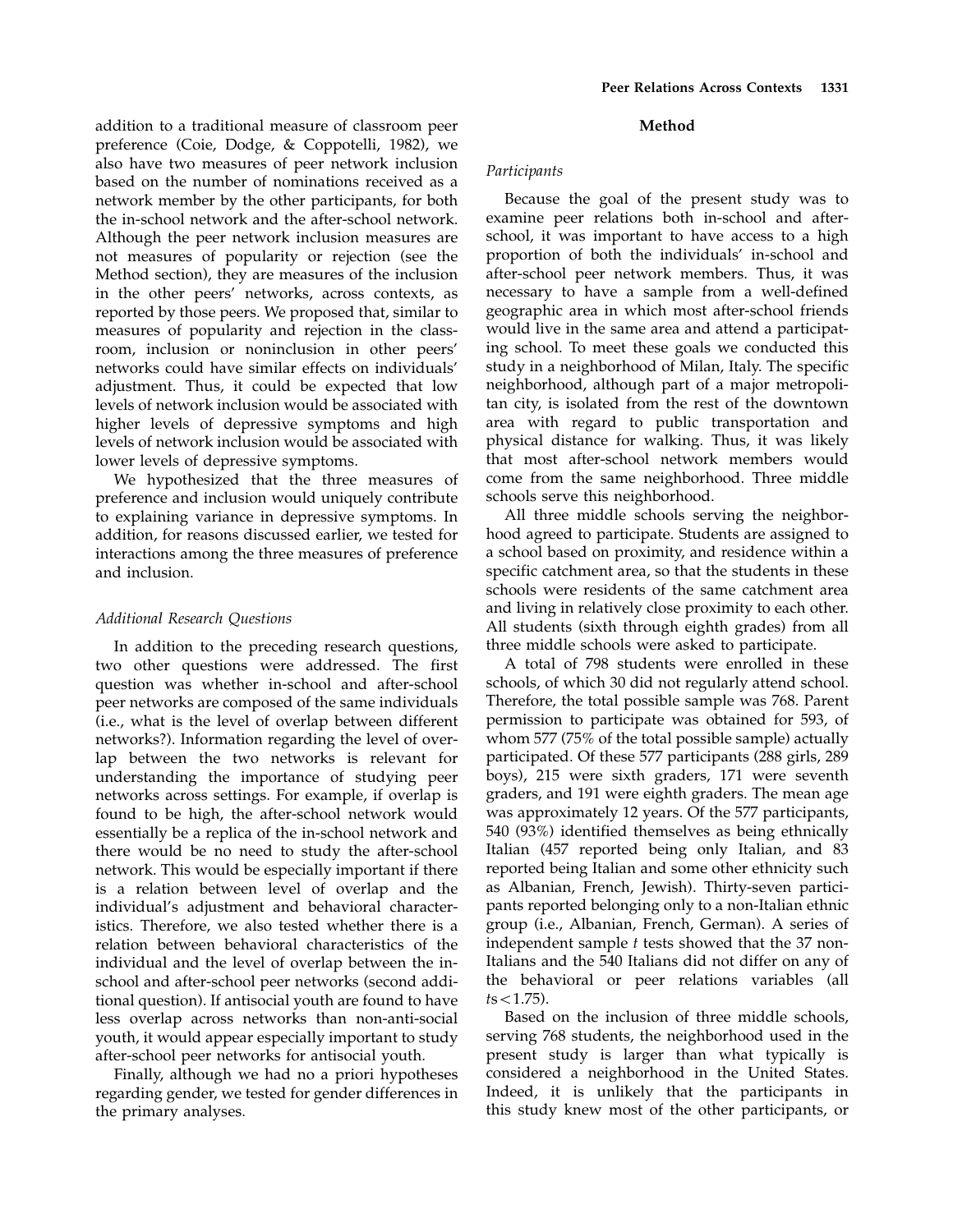same-aged peers living in this neighborhood. However, because this neighborhood is isolated from the rest of the city and because we included all of the public schools in this neighborhood, we maximized the possibility of identifying both in-school and after-school network members.

The decision to conduct this study in a relatively low socioeconomic status (SES) area of a major metropolitan city increased the chances of finding higher levels of problem behavior. Although the SES of individual participants was not directly measured, the most recent census data available (census year 1991; Istituto Nazionale di Statistica, 1996) indicated that the selected zone had a higher rate of unemployment and fewer working professionals and managerial level workers than the city average.

## Procedure

Questionnaire booklets were administered to the students in the classroom during normal school hours during February. One research assistant was present during all administrations, which lasted approximately 1 hr and 15 min. Administration of these questionnaires was highly structured, with all students completing the same section of the questionnaire booklet at the same time, then waiting for instructions for the following section. In addition, teachers were asked to complete a teacher report of child problem behavior. All measures were administered within each classroom on the same day.

## Measures

Nominations of in-school and after-school peer networks. During the assessment of in-school and afterschool peer networks, participants were asked to think about the groups of peers with whom they spend time. Therefore, in the present description of the measure we refer to groups rather than peer networks. This procedure involved three steps. First, students were given a definition of a group that included two key characteristics: (a) there must be at least three children in the group (including the target child), and (b) these children must spend time together. Thus, a dyad would not qualify as a group and a set of independent friends who do not spend time together would not qualify as a group. In the second step, participants were asked to list the names of their peers who were in their group. This procedure was repeated for an in-school group and an after-school group. Participants were allowed to nominate only one group for each context. For the in-school group, participants were able to list any

students from the school, whether or not those students were participating in the study. For the after-school group, participants were allowed to nominate anybody, whether or not those individuals attended the same school and whether or not those individuals were participating in the study. All participants were asked to nominate the in-school group first and the after-school group second. Seventeen participants (2.9%) reported having no in-school group, and 21 participants (3.6%) reported having no after-school group. Four of these participants had neither an in-school nor an after-school group.

In the present study peer networks were defined as the participant's individually nominated inschool and after-school networks with no requirements of reciprocated nominations. The use of individually nominated networks, without requiring reciprocity of nominations, has been used in previous research (Kiesner et al., 2002). This research has shown that self-nominated networks are behaviorally similar to the individual, and that the behavioral characteristics of the network predict individual change, even after controlling for prior individual behavior. Although research has shown that reciprocated friendships are characterized by more positive engagement and higher scores on relationship properties such as similarity, mutual liking, and loyalty (Newcomb & Bagwell, 1995), important limitations exist with requiring reciprocated nominations. As Newcomb and Bagwell (1995) have pointed out, requiring reciprocated nominations is likely to result in a limited subset of participants. In fact, previous research requiring reciprocated nominations has found that between 22% (Parker & Asher, 1993) and 32% (Berndt, Hawkins, & Jiao, 1999; Vitaro et al., 2000) of participating children have no reciprocated friendships, and that individuals without reciprocated friendships show more adjustment problems than those with reciprocated friends. Finally, as previously argued, isolated individuals (with no reciprocated friendships) may be able to nominate a group of peers with whom they identify or spend time, and those peers may be important for individuals' development (Kiesner et al., 2002). For these reasons we have taken an inclusive approach to defining peer networks.

After-school delinquency. The youth-report questionnaire (a modified version of the Child Telephone Interview; Dishion et al., 1984) was used as a measure of the participants' behavior. Within this questionnaire there are 29 questions regarding both problem behavior and positive behavior. Because we wanted to examine problem behavior that would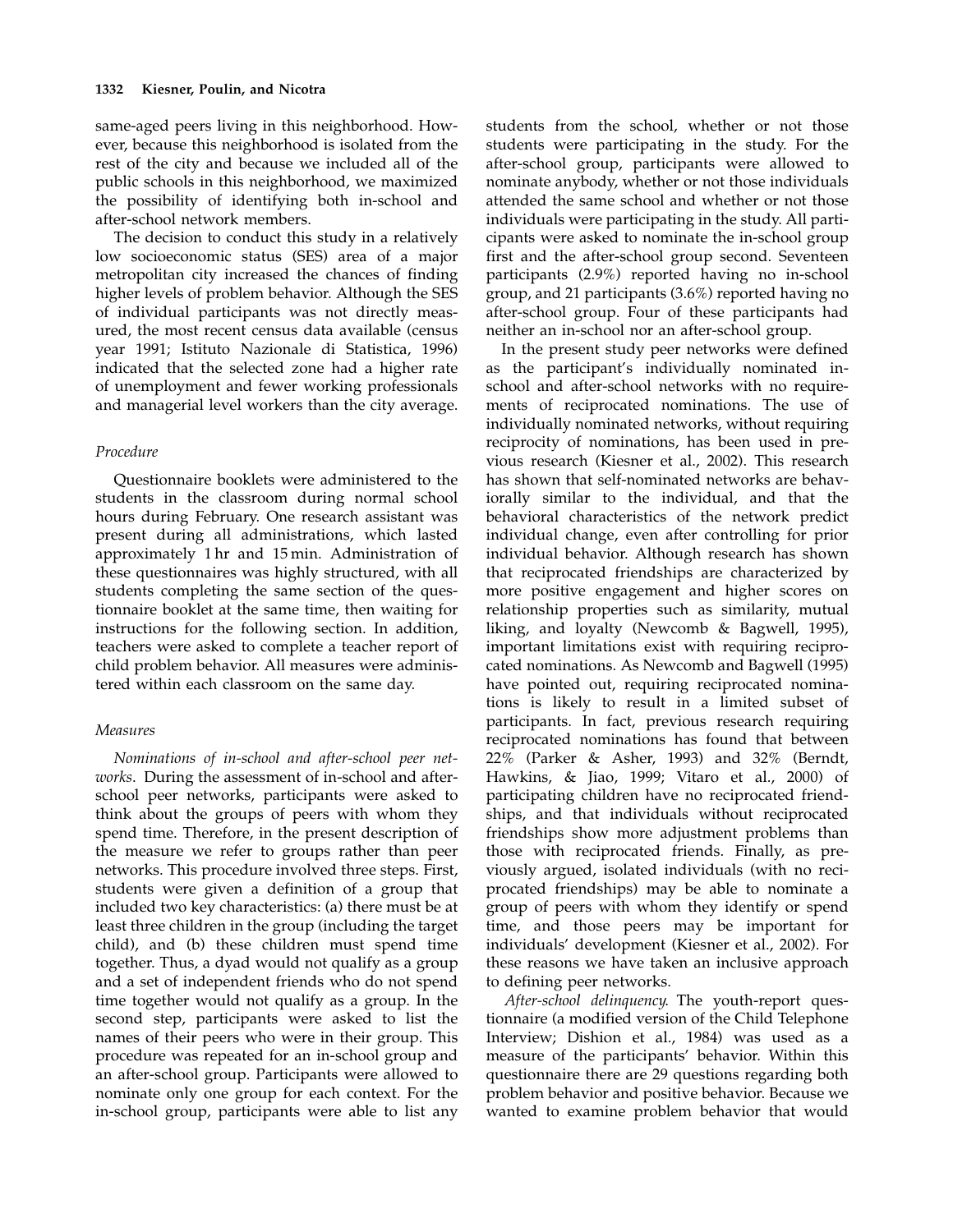occur within the school (measured by teacher and peer reports, see the following sections) separately from problem behavior that would occur outside of the school, we used the self-report items to create a problem behavior scale based on activities that would occur outside of the school, probably with peers, and that would not involve nonpeer relationships (i.e., arguing with parents). Thus, we chose three activities that would meet these criteria: stole something from a store, did graffiti on public transportation or property, and vandalized public transportation or property. Participants were asked to indicate how often they were involved in these behaviors thinking about the last week, using a 4-point scale: (0) never, (1) rarely, (2) sometimes, and (3) frequently. The standardized Cronbach's alpha for these three items was .73. These three items were standardized and the mean was calculated to form a measure of after-school delinquency.

Peer reports of problem behavior. Unlimited and cross-gender peer nominations on three behavioral questions were used as a measure of problem behavior. These questions were: ''Who are the kids that tease (in a mean way) other kids?'' ''Who are the kids that hit other kids?'' and ''Who are the kids that get in trouble?'' The number of nominations received by the classmates on each of these questions were computed and standardized within each classroom to control for differences in class size. Cronbach's alpha for these items was .91. These standardized scores were then linearly combined.

Teacher report of problem behavior. An adapted version of a teacher report questionnaire (Kiesner, 1997) was used to measure problem behavior in the classroom during the past week. Nine items from the questionnaire were used to calculate the problem behavior score. These questions included, for example, ''Was argumentative?'' ''Disturbed classmates?'' and ''Threatens and picks on other kids?'' All questions required a response using a 6-point Likert scale, ranging from 1 (No, not at all) to 6 (Yes, frequently). A separate form was used for each student. Cronbach's alpha for the nine items was .94. Individual scores are the sum of the nine items, which were then standardized across the entire sample.

Combined teacher and peer report of in-school problem behavior. A combined teacher and peer report of individual problem behavior was created by calculating the mean of the standardized peer and teacher reports of individual problem behavior. The correlation between these two measures was  $r = .68$  $(p<.0001)$ . This variable is named in-school problem behavior.

Peer network behavior scores. To calculate a behavior score for each peer network on each of the variables of interest (after-school delinquency, inschool problem behavior) we calculated the average score of all the network members (excluding the target member). This was done separately for the inschool network and after-school network on each of the variables. For individuals who had no peer network (either in or after school), or for whom no network members were participants (thus, for whom we had no behavioral data), we assigned missing data for the corresponding network score. Note that network members who were not study participants (i.e., attended one of the schools but did not participate, lived outside of the neighborhood, or attended some other school) could not be included in the calculation of network behavior scores. Percentages of network members who were study participants are presented in the Results section.

Depressive symptoms. The Child Depression Inventory (CDI; Camuffo, Cerutti, Lucarelli & Mayer, 1988; Kovacs, 1980) was used to measure symptoms of depression. For ethical reasons one item asking about suicide ideation was dropped from the questionnaire. Responses for the CDI are coded on a scale of 0 to 2. Thus, for the 26 items used in the present study there was a possible range from 0 to 52, with higher scores indicating higher levels of depression. Cronbach's alpha for the 26 items was .83. The average score was  $M = 11.3$  (SD = 6.5). The nonstandardized responses to the 26 items were summed to form one score of depressive symptoms.

Classroom peer preference. Peer nominations were conducted within each classroom, providing each participant with a list of his or her classroom peers. The classroom peers, rather than the schoolwide peers, were used as a reference group because in Italian schools students remain with the same group of classmates for the entire day and year, as well as across the 3 years of middle school. Unlimited and cross-gender peer nominations from classmates on the liked-most (LM) and liked-least (LL) questions were used to assess each adolescent's level of social preference. The number of LM and LL nominations received were computed for each participant and were standardized within each classroom and across gender. A classroom peer preference score (LM – LL) was then calculated for each participant and used as an indicator of classroom peer status. The correlation between LM and LL was  $r = -.78$  ( $p < .0001$ ). Although this correlation is strong, it is consistent with a previous study using a different sample from a different Italian city ( $r = -.79$ ,  $p < .0001$ ; Kiesner et al., 2002).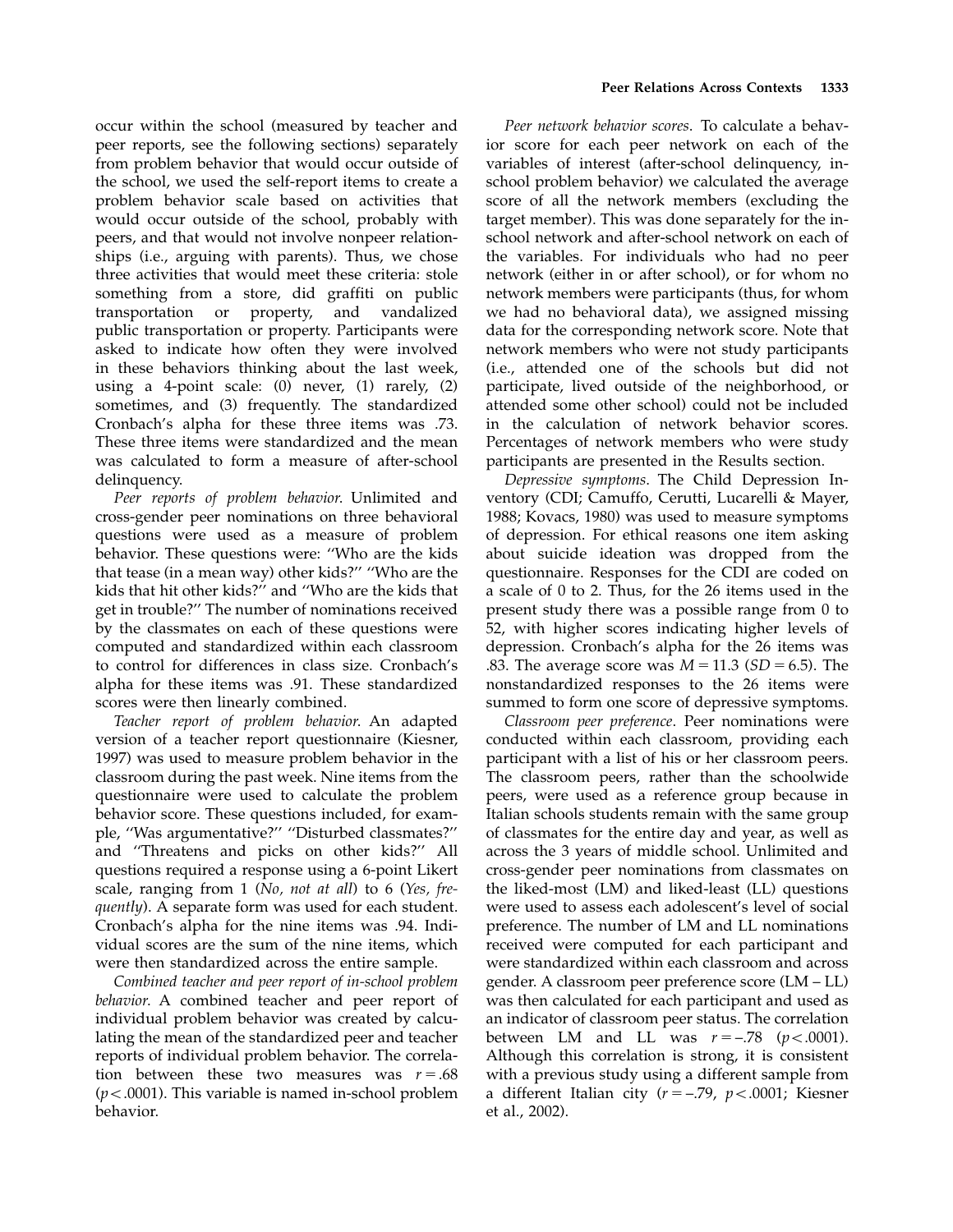## 1334 Kiesner, Poulin, and Nicotra

Nominations received as an in-school network member and as an after-school network member. Our goal was to develop a measure that would give us a sense of a child's peer inclusion across two contexts: the school setting and the after-school setting. To do that, we computed two separate scores. First, we computed the number of times each child was nominated by his or her peers as an in-school network member (in-school peer network inclusion). Second, we computed the number of times each child was nominated by his or her peers as an after-school network member (after-school peer network inclusion). The mean number of nominations received as an in-school network member was  $M = 4.0$  $(SD = 2.9)$ , and as an after-school network member was  $M = 2.4$  (SD = 2.3). Because the reference group for the in-school peer network inclusion measure was the same-school peers, this score was standardized within each school. The correlation between the standardized in-school peer network inclusion score and the after-school peer network inclusion score was  $r = .62$  ( $p < .0001$ ).

It is important to draw a clear distinction between the different measures of peer preference and network inclusion used in the present study. The first is that the traditional peer preference measure is composed of both negative (i.e., rejection) and positive (i.e., acceptance) nominations, whereas the network inclusion scores represent only positive nominations as being a network member. The second distinction regards the reference group in which preference and network inclusion are considered. In the present study peer preference uses the classroom peers as the reference group. The measures of network inclusion, on the other hand, use either the entire school, or the entire neighborhood. This is because for in-school network inclusion the participants could receive nominations from all of the students in the same school, and for afterschool network inclusion they could receive nominations from any participant from any of the schools representing the entire neighborhood.

#### Results

The results section is divided into three parts. In the first part we present descriptive statistics and correlations. Note that in this first part we address the additional research questions regarding overlap across network members and its relation to individual problem behavior. In the second part we present structural equation models examining the unique contributions of the in-school and after-school peer networks to individual in-school problem behavior

and delinquency. Finally, in the third section we present data regarding the unique contributions of peer preference, and in-school and after-school network inclusion in explaining depressive symptoms.

## Descriptive Statistics and Correlations

Because participants were able to name the same group member for both groups, we examined the level of overlapping members across the two groups. To examine this we calculated the proportion of overlapping members that was equal to the number of overlapping members divided by the total number of unique members. For example, if an individual nominated three members in each group, and one of those individuals was named for both groups, the proportion score would be 1/5 (for which the denominator is equal to two nonoverlapping members from each group and one member who was redundant across both groups). The mean proportion of overlapping members was  $M = .33$  $(SD = .30)$ . Thus, on average, only about one third of the network members were in both the in-school and after-school networks. Of the 543 participants who had both an in-school and an after-school network, 125 (23%) had no overlapping members and 37 (6.8%) had complete overlap. These data suggest that in-school and after-school networks represent separate contexts, made up of mostly different individuals, and thus merit further study.

Because the after-school network could be composed of individuals from the same school or from any other school, participants had been asked to indicate whether each after-school network member attended the same or a different school. Of the 554 participants who reported having an after-school network, 68 (12.3%) reported that none of those network members attended their own school and 166 (28%) reported that all of their after-school network members attended their own school. The mean proportion of after-school network members attending the same school as the target individual was  $M = .61$  (SD = .35).

To create a behavioral score for each network it was necessary to identify all of the network members who also were participating in this study (and therefore for whom we had behavioral data). The mean proportion of peer network members who were participating, and thus for whom we had data, was  $M = .75$  (*SD* = .24,  $n = 560$ ) for the in-school peer network, and  $M = .50$  (*SD* = .32,  $n = 556$ ) for the after-school peer network. Thus, we were able to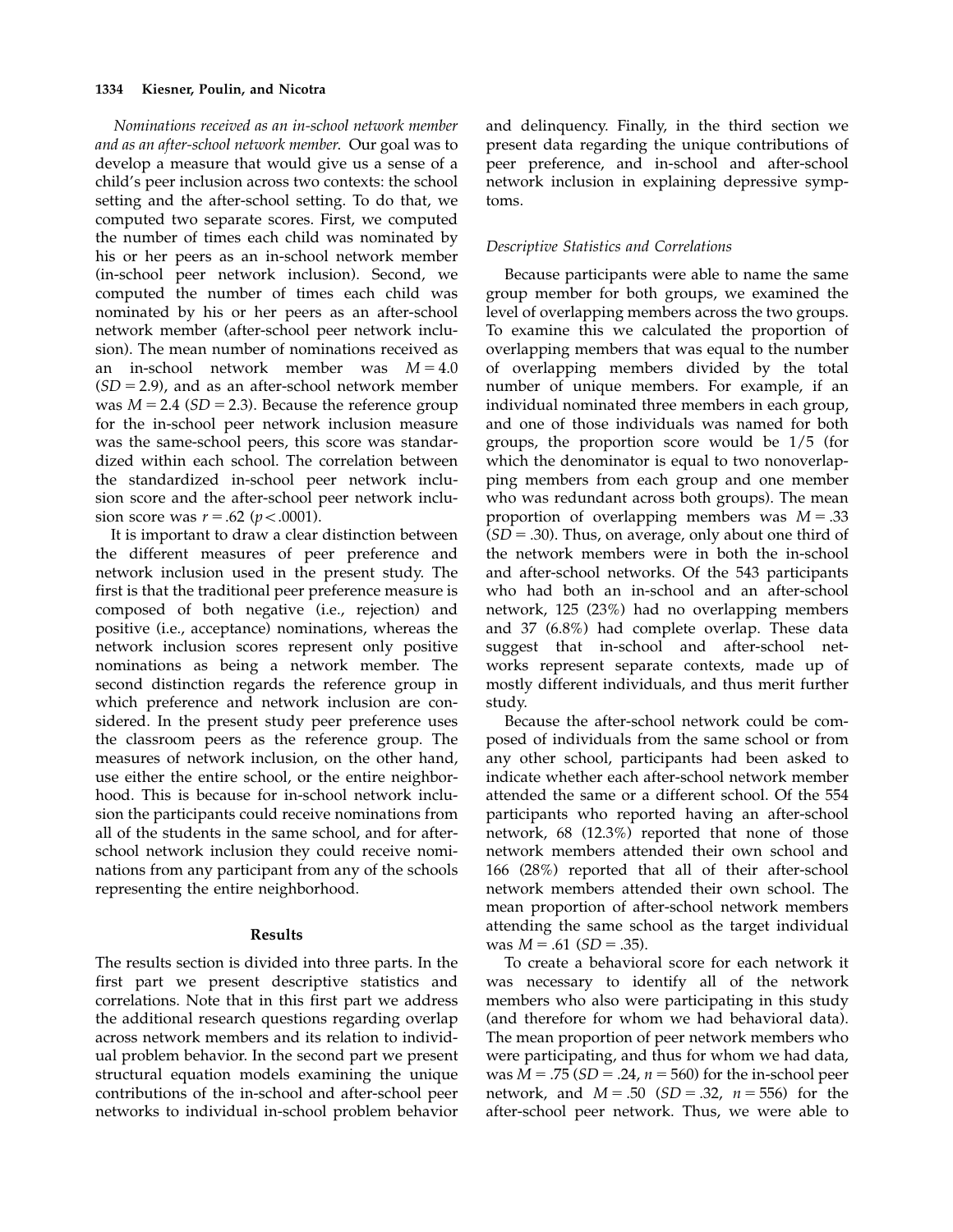

Figure 1. Structural equation models testing for unique contributions of in-school and after-school peer networks in explaining variance in individual in-school problem behavior and after-school delinquency. The bivariate correlations presented at the left side of each figure were all significant at  $p < .001$  for all analyses. \* $p < .05$ . \*\* $p < .01$ . \*\*\* $p < .001$ .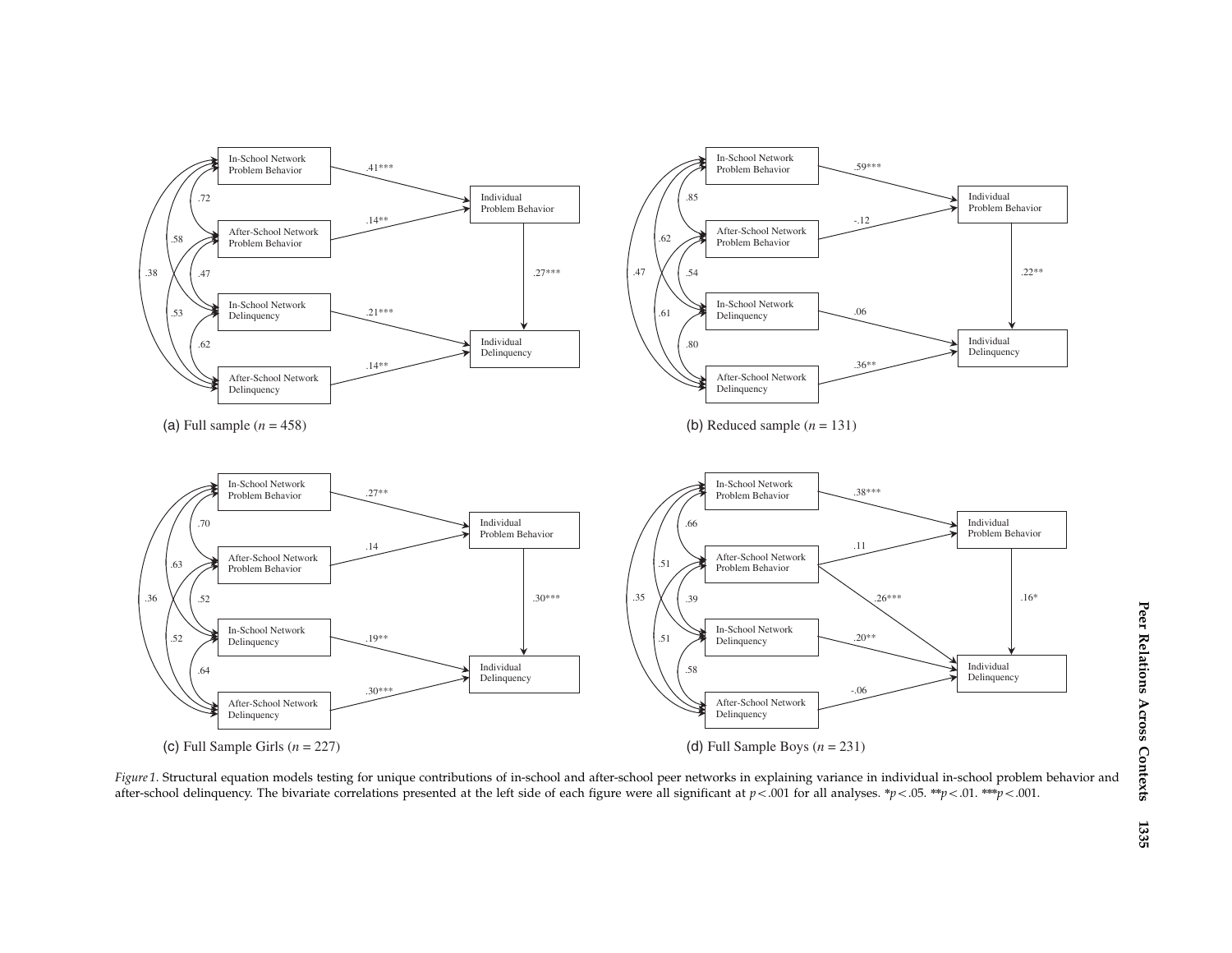#### 1336 Kiesner, Poulin, and Nicotra

identify fewer after-school network members than in-school network members.

The correlations between the individuals' behavior scores, variables regarding group composition (group size, overlap, proportion attending the individual's school), and individual peer preference and network inclusion are presented in Table 1. We discuss only the correlations relevant to the goals of the present study or the validity of the measures.

It can be seen that the two measures of problem behavior (in-school problem behavior and afterschool delinquency) are positively correlated with each other. Thus, individuals who are rated by teachers and peers as showing high levels of problem behavior in the school also tend to engage in higher levels of stealing and vandalism outside of the school.

The correlations between the two measures of individual problem behavior and the proportion of overlapping members and the proportion of network members attending the same school were all equal to zero. These correlations address the additional research question regarding the relation between individual problem behavior and overlap between the two networks. These results show that the individual's behavioral tendencies are unrelated to these structural characteristics of the networks.

All three measures regarding peer preference and network inclusion were positively correlated with each other, providing support for the validity of the network inclusion measures. The strength of these correlations (from  $r = .33$  to  $r = .62$ ) indicates that although classroom peer preference is related to network inclusion both within the entire school and outside of the school, these relations are far from perfect. Thus, the measures of network inclusion may provide important information beyond what is provided by the classroom peer preference measure.

In-school problem behavior was negatively correlated with peer preference. This is consistent with the idea that the behaviors contributing to this scale are aversive and lead to peer rejection. However, inschool problem behavior was not related to either in-school or after-school network inclusion, suggesting that the aversive behavior that leads to peer failure in the classroom may not be related to a lack of peer affiliations outside of the classroom. On the other hand, after-school delinquency demonstrated a weak positive association with network inclusion, both in school and after school. Thus, individuals who steal and vandalize after school appear to have relatively larger peer networks-as determined by their peers—than their nondelinquent peers. Although these associations were weak, this finding suggests that stealing and graffiti may be inherently social activities that may facilitate the development of social networks in some contexts.

Consistent with prior research showing that individuals rejected at school do not report fewer friends outside of school (Ladd, 1983; Ray et al., 1995), the present study also showed a weak relation between classroom peer preference and the size of the self-nominated after-school peer network  $(r = .09, p < .05).$ 

Both network inclusion scores were positively related to the size of participants' own self-nominated peer networks. This provides further support for the validity of these measures. It is important to note that the group size variables are based on selfreport whereas the network inclusion scores are based on peer reports. Therefore, these correlations are not inflated by using a single informant across measures.

Although not presented in Table 1, we also tested for gender differences on all variables presented in Table 1. Gender differences were found only for

| Zero-Order Correlations Among Central Variables |           |                |          |           |                 |          |          |          |  |
|-------------------------------------------------|-----------|----------------|----------|-----------|-----------------|----------|----------|----------|--|
| Measure                                         |           | $\overline{2}$ | 3        | 4         | 5               | 6        |          | 8        |  |
| 1. School problem behavior                      |           |                |          |           |                 |          |          |          |  |
| 2. Delinquency                                  | $.35***$  |                |          |           |                 |          |          |          |  |
| 3. Group size in school                         | $.15***$  | $.15***$       |          |           |                 |          |          |          |  |
| 4. Group size after school                      | $.14***$  | $.16***$       | $.47***$ |           |                 |          |          |          |  |
| 5. Proportion of overlapping members            | $-.03$    | .01            | $-.11*$  | $-.10*$   |                 |          |          |          |  |
| 6. Proportion from own school                   | .02       | $-.03$         | .02      | $-.12***$ | $.67***$        |          |          |          |  |
| 7. Classroom peer preference                    | $-.26***$ | .07            | $.12**$  | $.09*$    | $.07^{\dagger}$ | .03      |          |          |  |
| 8. In-school peer network inclusion             | .02       | $.09*$         | $.31***$ | $.24***$  | $.08*$          | $.10*$   | $.48***$ |          |  |
| 9. After-school peer network inclusion          | .06       | $.12***$       | $.20***$ | $.19***$  | $.23***$        | $.24***$ | $.33***$ | $.62***$ |  |

## Table 1 Zero-Order Correlations Among Central Variables

Note. Missing values excluded pairwise. Sample sizes range from 541 to 577.

 $\ddot{p}$  < .10;  $\ddot{p}$  < .05; \*\*p < .01; \*\*p < .001.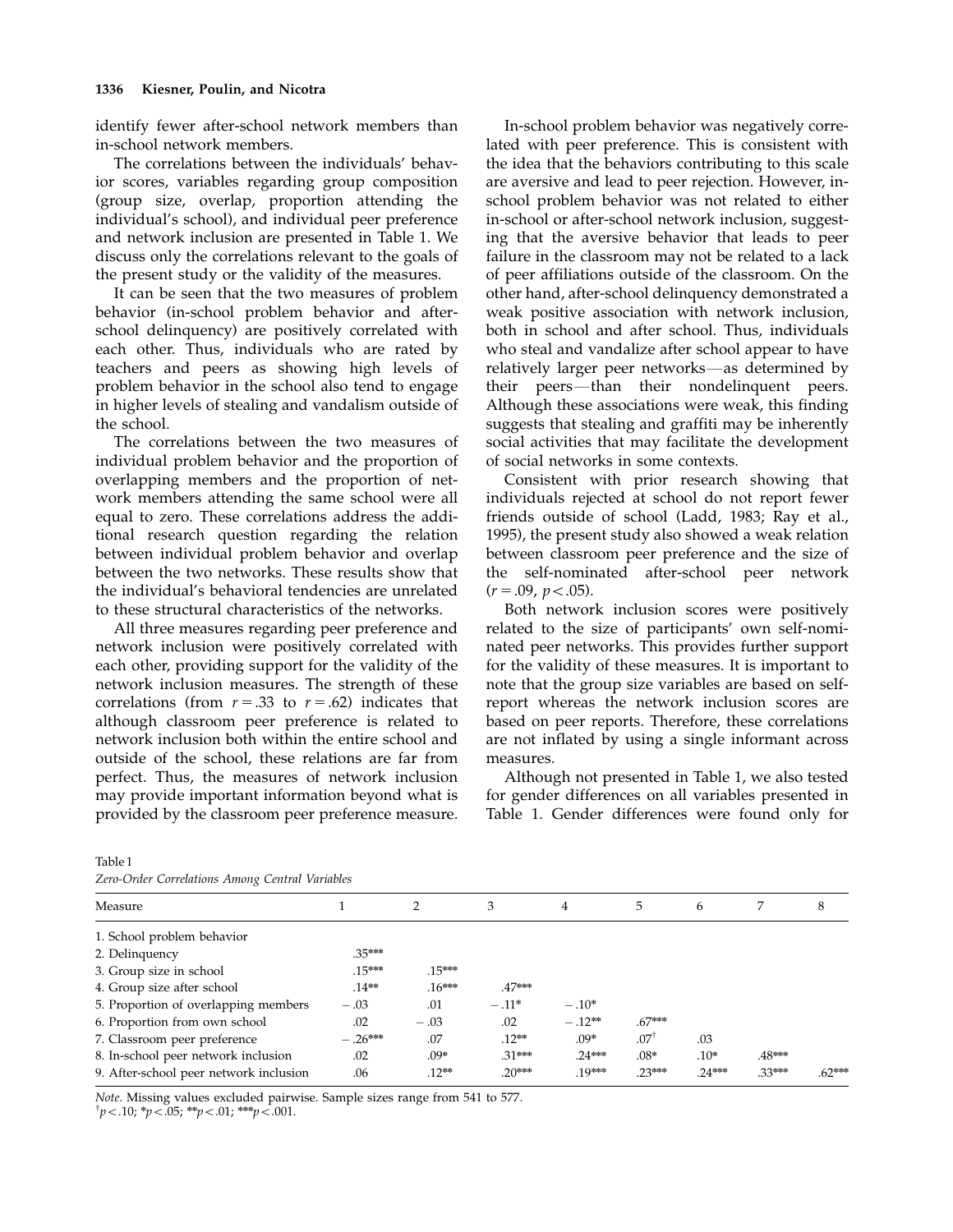in-school problem behavior  $(t = 9.5, p < .001)$  and after-school delinquency ( $t = 3.5$ ,  $p < .01$ ), with boys scoring higher on both measures.

# Structural Equation Models Examining Individual-Network Behavioral Similarity

To test for the unique contributions of the two networks in predicting individual in-school problem behavior and after-school delinquency we used structural equation modeling (LISREL 8; Jöreskog & Sörbom, 1996). The main goal of these analyses was to compare the unique contributions of the inschool and after-school networks in explaining variance in two types of problem behavior. To do so we used the four group behavior scores as predictors, and the two individual behavior scores as dependent variables. We allowed all four of the network behavior scores to covary among themselves. We also specified a path that goes from individual in-school problem behavior to individual delinquency. We then used the in-school problem behavior scores from both the in-school and afterschool networks to predict individual in-school problem behavior, and we used the delinquency scores from both the in-school and after-school networks to predict individual delinquency. The conceptual model for this analysis can be seen in Figure 1a.

By structuring the analysis this way we are testing whether both the in-school network and the afterschool network uniquely contribute to each type of behavior. However, we limit these contributions to within-behavior type. That is to say, we used only the in-school problem behavior scores to predict the individual's in-school problem behavior, and only the delinquency scores to predict the individual's delinquency.

For the following analyses only those participants who had complete data were included. That is, participants who had either no in-school or afterschool network were not included, and participants for whom we could not identify at least one network member, for both networks, were not included. In all, 119 participants did not have complete data. Thus, for the following analyses a sample of 458 participants (227 girls, 231 boys) was used. Using independent-samples  $t$  tests, we found that the participants included in these analyses were significantly more delinquent than the participants not included ( $t = 2.5$ ,  $p < .05$ ), but that there was no difference on the measure of in-school problem behavior  $(t<1)$ . Therefore, the generalizability of these results may be limited.

Results from the first model are presented in Figure 1a. All fit indexes show that this model fit the data well  $(\chi^2 = 7.93, \text{ df} = 4, \text{ p} = .09; \text{ RMSEA} < .05; \text{ GFI} = .99;$  $AGFI = .97$ ). All path coefficients were significant. These results suggest that both the in-school group and the after-school group are important for understanding both types of individual behavior. However, it can also be seen that the path coefficients for the in-school group are consistently stronger than the paths for the after-school group.

Because the distributions of both individual behavior scores were positively skewed,  $(\gamma = 1.6$  for in-school problem behavior,  $\gamma$  = 2.2 for delinquency), we retested the model excluding participants who scored at or below the 20th percentile on the inschool problem behavior score. The new distributions were improved ( $\gamma$  = 1.4 for in-school problem behavior,  $\gamma = 1.8$  for delinquency). Based on this reduced sample ( $n = 368$ ), the model again demonstrated a good fit with the data ( $\chi^2$  = 7.15, df = 4,  $p = .13$ ; RMSEA < .05; GFI = .99; AGFI = .97), and the path coefficients were almost unchanged and all were again significant.

Because we had behavioral data on a smaller proportion of the after-school network members  $(M = .60, n = 458)$  as compared with the in-school network members ( $M = .78$ ,  $n = 458$ ), the estimates of the after-school network behavior scores were likely to be less reliable than the estimates of the inschool network behavior scores. This difference could explain why the path coefficients were stronger for the in-school group than for the afterschool group. Therefore, we reanalyzed the data, requiring that at least 75% of an individual's network members, of both networks, be study participants (thus, for whom we would have behavioral data). Based on this selection criteria a reduced sample of 131 participants (76 girls, 55 boys) was identified. A series of  $t$  tests showed that the selected and nonselected participants were not different on the measures of in-school problem behavior or after-school delinquency.

Again, all fit indexes indicate that the model fit the data well ( $\chi^2$  = 4.65, *df* = 4, *p* = .33; RMSEA < .04;  $GFI = .99$ ;  $AGFI = .94$ ). As can be seen in Figure 1b, a different pattern of results was found with regard to the magnitude of the different path coefficients. Whereas with the full sample the in-school network showed stronger effects across both behavior types, in the present model only the in-school network demonstrated a unique relation with individual inschool problem behavior, and only the after-school network demonstrated a unique relation with individual delinquency.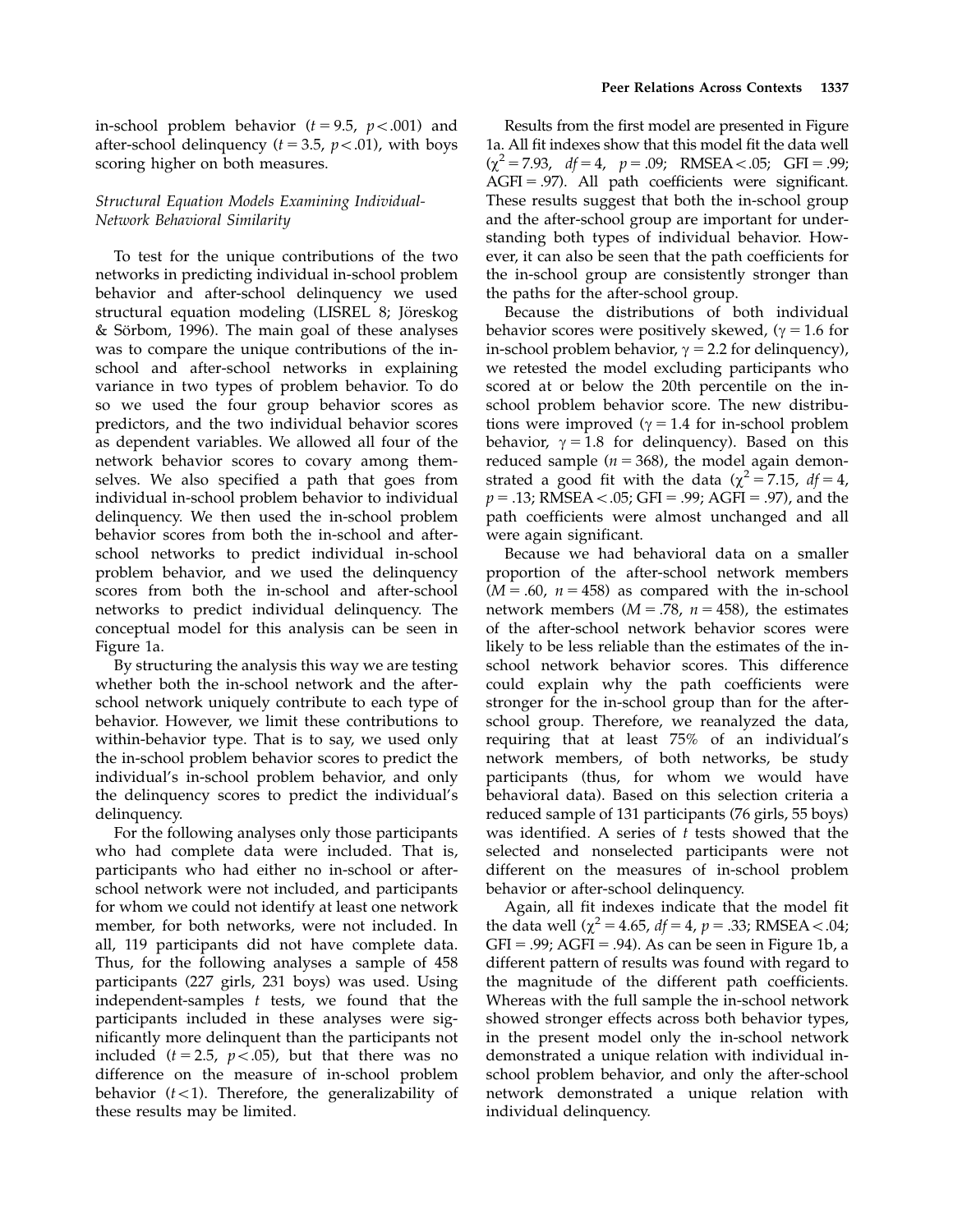To test whether the same model fit for both boys and girls, we conducted a multiple-group analysis, fitting the original model (Figure 1a) to both the girls' and boys' data simultaneously. In doing so the structural paths, but not the correlations, were constrained to be equal across groups. This constrained model did not fit the data ( $\chi^2$  = 29.27,  $df = 13$ ,  $p < .01$ ; RMSEA = .07; GFI = .97). Therefore, we tested the original model separately for boys and girls, using the Modification Indices provided by the LISREL program to make adjustments to the models. For girls the original model fit well ( $\chi^2$  = 6.09, *df* = 4,  $p = .19$ ; RMSEA < .05; GFI = .99; AGFI = .95), and no modifications were indicated. The path coefficients are presented in Figure 1c and are similar to those found when using the reduced sample: Only the inschool network demonstrated a unique relation with individual in-school problem behavior, and the afterschool network demonstrated a slightly stronger relation, as compared with the in-school network, with individual delinquency.

The original model did not fit the boys' data  $(\chi^2 = 11.99, df = 4, p < .05; RMSEA = .09; GF = .98;$  $AGFI = .91$ ). The Modification Indices indicated that only one path be freed up, going from the afterschool network's in-school problem behavior to individual delinquency. After allowing this path, the model fit the data well ( $\chi^2$  = 0.23, *df* = 3, *p* = .97; RMSEA < .00; GFI = 1.00; AGFI = 1.00). The path coefficients are presented in Figure 1d. As shown in the figure, the in-school network demonstrated unique relations with individual in-school problem behavior and individual delinquency, on the respective measures. The only significant relation found for the after-school network was the path going from that network's in-school problem behavior to individual delinquency.

Because there were no gender differences on any of the measures regarding network structure (group size, overlapping members, proportion from own school) it is unlikely that the gender differences found in the structural models can be attributed to potential differences on these variables. However, there were gender differences with regard to the proportion of network members who were study participants, and thus for whom we had behavioral data. Girls had a higher proportion of network members who were study participants for both the in-school network  $(M = .81, SD = .21$  for girls,  $M = .75$ ,  $SD = .22$  for boys;  $t = 3.02$ ,  $p < .01$ ) and the after-school network  $(M = .62, SD = .26$  for girls,  $M = .57$ ,  $SD = .26$  for boys;  $t = 2.32$ ,  $p < .05$ ). However, even though the gender differences were significant, they were not large, and it seems unlikely that they would result in such large differences in the structural equation model. Nonetheless, the boys' data may be biased because we had access to a lower proportion of both in-school and after-school network members when creating the behavioral scores for each network.

# Peer Preference and In- and After-School Network Inclusion as Predictors of Depressive Symptoms

It additionally was hypothesized that network inclusion across settings would contribute to depressive symptoms beyond what is explained by peer preference in the classroom. To test this hypothesis we conducted a multiple regression using gender, peer preference in the classroom, inand after-school network inclusion, and the 3 twoway interactions between peer preference and inschool and after-school network inclusion. We also tested for all two-way and three-way interactions involving gender, but none reached significance and their inclusion did not change the pattern of findings or significance tests of the other effects. Therefore, these interaction terms were not included in the following analysis. To facilitate interpretation, all predictors involved in the interaction terms were standardized to have a mean of 0 and a standard deviation of 1 before creating the interaction terms (Aiken & West, 1991). All predictors were entered simultaneously. All study participants were included in this analysis  $(N = 577)$ .

Results are presented in Table 2. The overall model explained approximately 7% of the variance,  $F(7, 570) = 6.04$ ,  $p < .0001$ . It can be seen from these results that both peer preference in the classroom and in-school network inclusion uniquely contributed to predicting depressive symptoms, after

Table 2

Results of the Regression Model Predicting Depressive Symptoms

| Predictor                                        |           |
|--------------------------------------------------|-----------|
| Gender                                           | .07       |
| Classroom peer preference                        | $-.13***$ |
| In-school peer network inclusion                 | $-.16*$   |
| After-school peer network inclusion              | .06       |
| Classroom peer preference by in-school peer      | .01       |
| network inclusion                                |           |
| Classroom peer preference by after-school peer   | $-.02$    |
| network inclusion                                |           |
| In-school peer network inclusion by after-school | $21***$   |
| peer network inclusion                           |           |

\* $p < .05$ ; \*\* $p < .01$ ; \*\*\* $p < .001$ .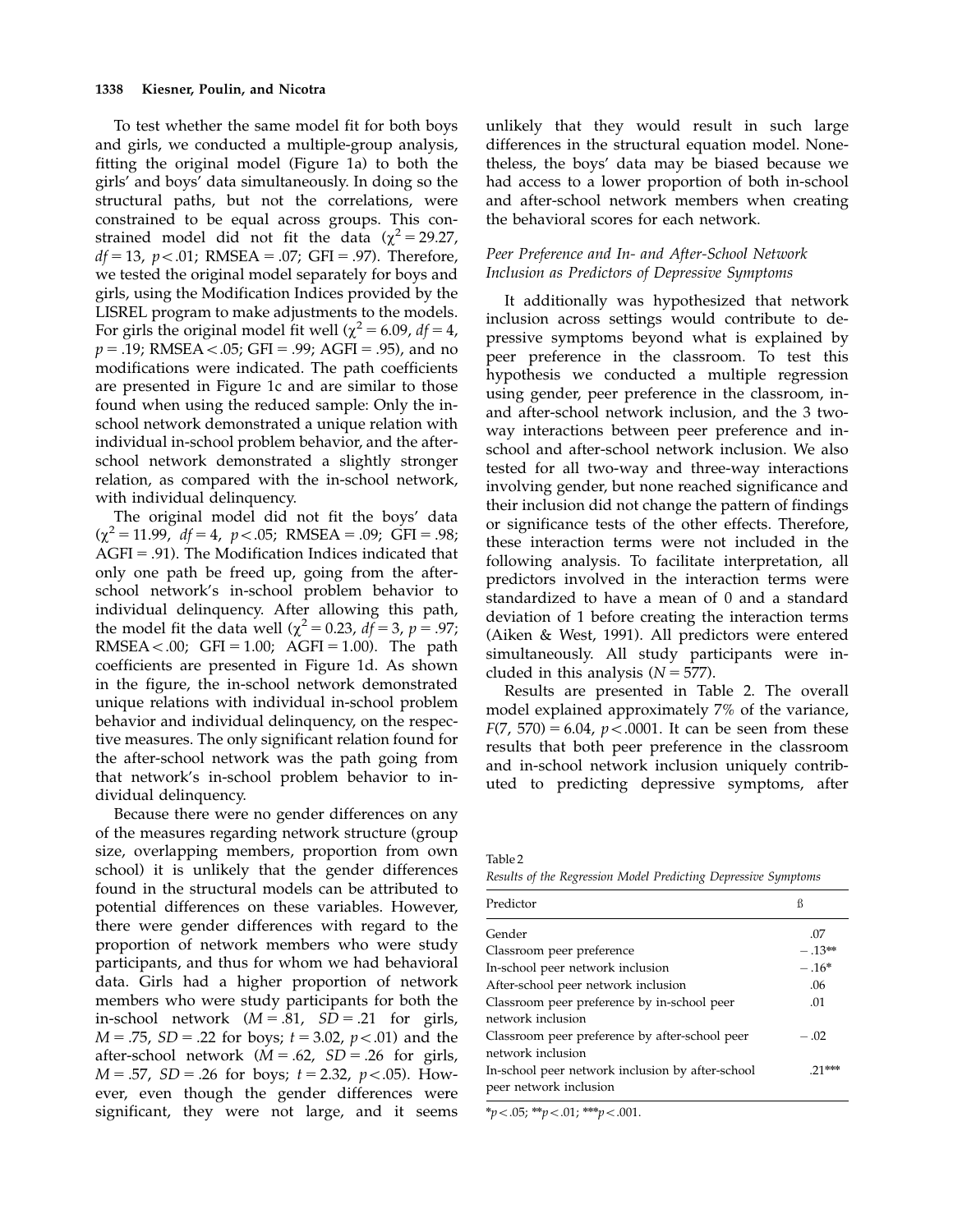

Figure 2. Simple regression slopes of depressive symptoms regressed on in-school peer network inclusion at three levels of after-school peer network inclusion.

controlling for the other. On the other hand, the main effect for after-school network inclusion did not contribute to the model. However, the interaction between in-school and after-school network inclusion did significantly contribute to the model.

To help interpret the interaction between inschool and after-school network inclusion, the simple slopes for depression regressed on in-school network inclusion at three levels of after-school network inclusion (high  $= +1SD$ , average  $=$  at the mean,  $low = -1SD$ ) are presented in Figure 2. It can be seen in this figure that when the individual experiences low after-school network inclusion there is a positive relation between in-school network inclusion and depressive symptoms. On the other hand, when the individual experiences high afterschool network inclusion there is no relation between depressive symptoms and in-school network inclusion. Thus, network inclusion outside of the school may protect individuals from the negative emotional effects of low network inclusion in the school.

## Discussion

This study was conducted to examine two contexts of adolescents' peer microsystems. By assessing peer networks both in school and after school, we were able to evaluate individual network similarity regarding both an in-school peer network and an

after-school peer network. Moreover, because multiple measures of behavior were obtained we were able to evaluate individual network similarity also across two types of problem behavior: in-school problem behavior and after-school delinquency. Finally, we tested whether peer network inclusion both in school and after school uniquely explains variance in individual depressive symptoms, after controlling for peer preference in the classroom.

Regarding the first question, when including all participants with complete data ( $n = 458$ ), the proposed structural equation model fit the data well. The path coefficients indicated that both peer networks significantly contributed to explaining individual behavior, even after controlling for the other. This was found for both behaviors and after controlling for the effect of individual in-school problem behavior on individual after-school delinquency.

An important aspect of these findings is that although the two peer networks are behaviorally similar, both networks demonstrate a unique similarity with the individual. That is, each network has some behavioral characteristics in common with the individual that are not also in common with the other network. This has two important implications. The first implication is that each of the peer networks provides the individual with unique behavioral opportunities. As a result, the individual may be exposed to different behaviors in different peer contexts and therefore may experience different learning or reinforcement experiences across these two contexts.

The second implication is that different networks, or network members, may be selected for the unique behavioral opportunities that they provide the individual. This suggests that individuals select peer networks and network members based not only on what those individuals have in common but also on what each one can uniquely offer. For example, the two networks examined in the present study could be selected, in part, for a general antisocial (or nonanti-social) tendency, such as a core set of behavioral tendencies. However, the different networks could further be selected because of specific behaviors unique to that network and thus not in common with the other network.

Because, on average, we were able to identify a lower proportion of after-school network members than in-school network members, we reanalyzed the data using a selected subsample, including only participants for whom we could identify at least 75% of the network members for both networks ( $n = 131$ ). The pattern of results was different. Whereas both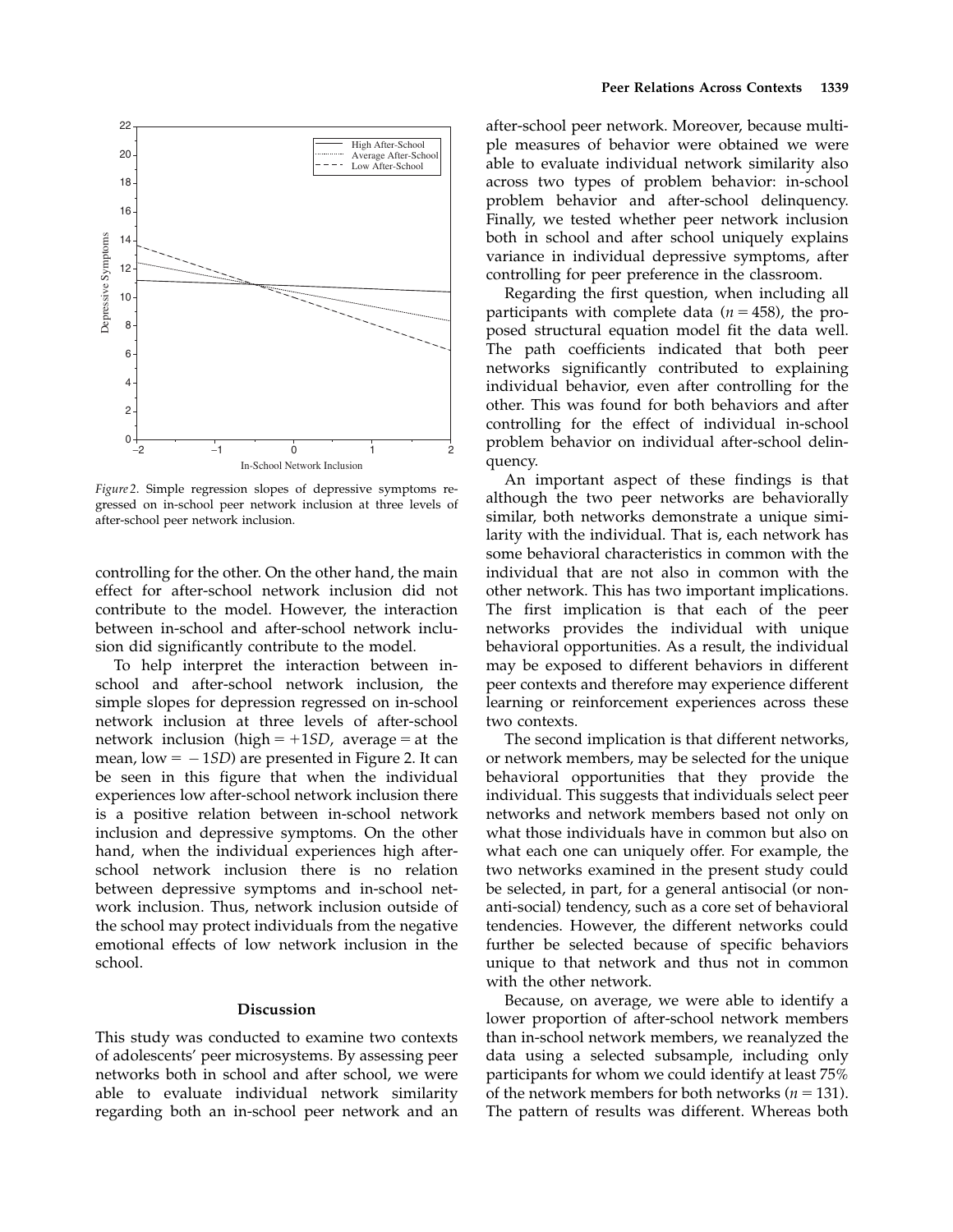peer networks continued to be important for explaining variance, these contributions were specific to the behavior type relevant to that context. That is, the in-school network explained unique variance only for in-school problem behavior, and the after-school network explained unique variance only for after-school delinquency. This pattern of findings is in line with the hypothesis presented in the Introduction, stating that individuals select affiliations with peers who are behaviorally similar to themselves in that specific context. However, because this subsample represents just more than 20% of the overall sample, conclusions must be taken with caution.

The results described above are qualified by important differences found between girls and boys. For the girls, the original model fit the data well and the path coefficients were similar to those found for the reduced sample. This suggests that, similar to the reduced sample, girls tend to select peer affiliations based on context-specific behaviors. This analysis was based on all girls with complete data ( $n = 227$ ), and therefore the conclusions can be taken with a good degree of confidence.

Boys demonstrated a different pattern of results. Across both behavior types, the in-school network appeared to be the most consistent predictor of individual behavior. This suggests that boys may be more selective with regard to in-school peer networks than after-school networks. However, the additional path added to the boys' model, going from the after-school network's in-school problem behavior to the individual's delinquency, demonstrates that the after-school network also shows a unique behavioral similarity with the individual, but across behaviors. One possible explanation is that boys may be selecting their after-school networks based on in-school behaviors. For example, boys' after-school networks may actually be formed within the school context, even though they gather together during after-school hours. This would occur, for example, if a group of boys who are in separate classes within the school context meet and create networks while at school (i.e., while arriving at or leaving school) but actually spend time together during after-school hours. Thus, in-school behaviors may be more important than after-school delinquency for selecting the after-school group. If this explanation were true, we would expect to find that boys meet their after-school group members in the school context and that girls meet their afterschool group members outside of school. In the present study we did not have these data and therefore could not evaluate this hypothesis.

Although the present data provide information on individual network similarity across two contexts, no conclusions can be drawn regarding peer influence. Future research should examine how peer networks from different contexts may differentially affect or have interactive effects on the individual's behavioral development. Research on extracurricular activities may be informative for this. For example, Mahoney (2000; Mahoney & Cairns, 1997) has shown that participation in school-based extracurricular activities was related to lower rates of school dropout and criminal arrests for high-risk youth. Most relevant for the present study is that this reduced level of dropout and arrests depended on whether the individual's social network also engaged in extracurricular activities (Mahoney, 2000). Other research, focusing on nonschool extracurricular activities, has found that involvement in extracurricular activities that are low in structure is related to higher levels of antisocial behavior and affiliation with deviant peers (Mahoney & Stattin, 2000). Although these studies did not examine peer relations comparatively across contexts, they do suggest that nonclassroom settings are important contexts that require further study.

There are at least two hypotheses for differential peer influence when considering an after-school peer network and an in-school peer network. The first hypothesis is that the after-school network would have the most influence on after-school delinquency and that the in-school network would have the most influence on in-school behaviors. However, we could also consider these two networks as three subsets: (a) nonoverlapping after-school members, (b) nonoverlapping in-school members, and (c) overlapping members. It is possible that the nonoverlapping members would have the most influence if, for example, they were selected because of specific desired behaviors. On the other hand, it is also possible that the overlapping members could have the most influence because the individual has the most contact with those members, and possibly the strongest relationships. Untangling these multiple sources of influence remains a challenge for future research.

It should be noted that the actual behaviors that contributed to the in-school problem behavior measure and the delinquency measure were very different. Whereas in-school problem behavior was defined as disruptive and aggressive behavior, delinquency was defined as stealing and vandalizing. The reason for measuring such different behaviors across settings was to tap problem behaviors that would be typical and possibly specific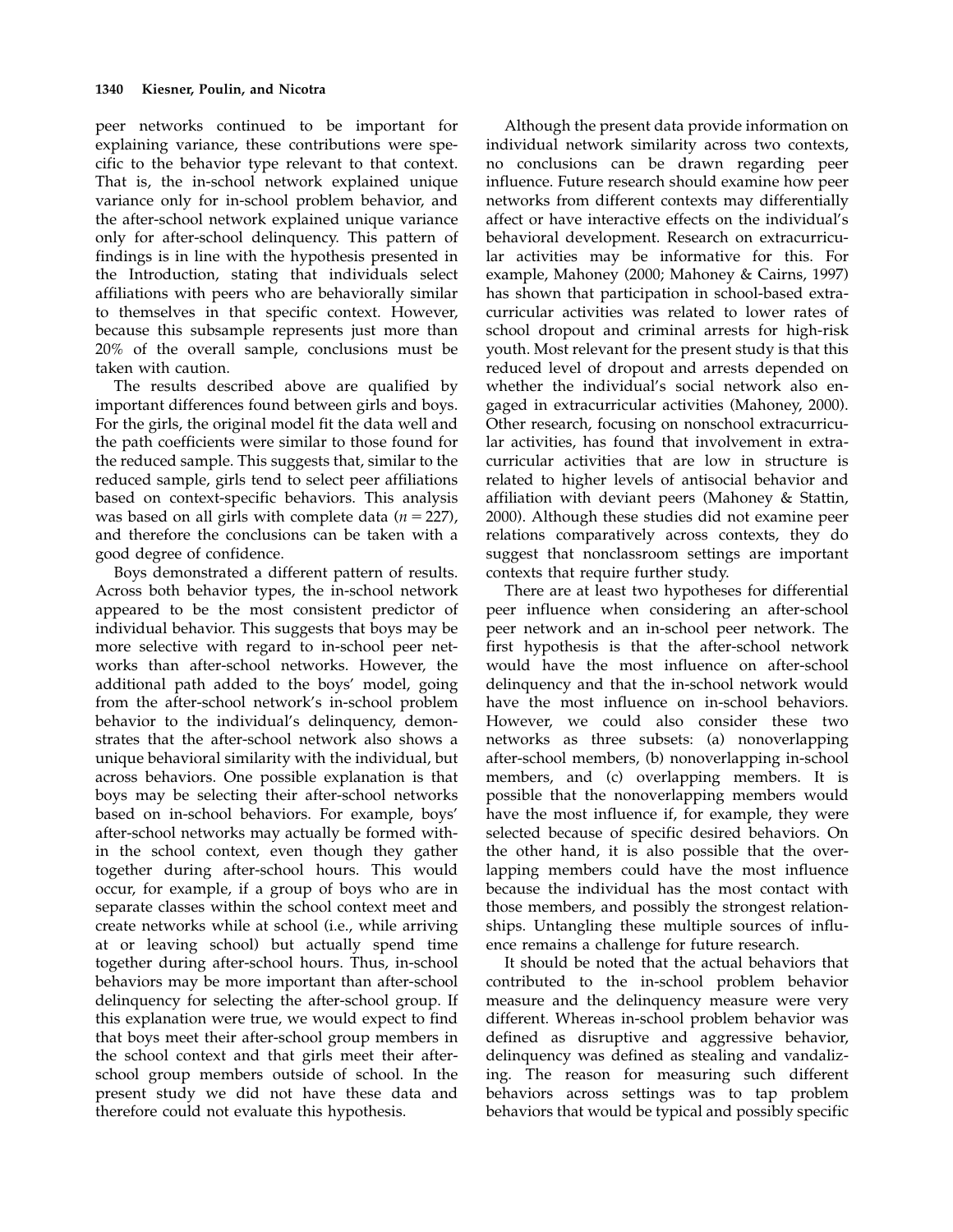to that context. This approach was used in order to study peer affiliations in different contexts with regard to behaviors most relevant to that context.

The second general research question regarded the assessment of peer network inclusion outside of the classroom and its relation to individual levels of depressive symptoms. The correlations between classroom peer preference and in-school and afterschool network inclusion (ranging from  $r = .33$  to  $r = .62$ ) suggest that individuals with low peer acceptance in the classroom typically also experience low peer inclusion outside of the classroom. However, the magnitudes of these correlations suggest that important differences also exist across settings. Thus, considering multiple contexts of the peer microsystem may provide new information for understanding individual development.

Regarding depressive symptoms and peer preference and peer network inclusion, we found that both classroom peer preference and in-school network inclusion uniquely contributed to explaining depressive symptoms. This is important because it provides further evidence that expanding peer relations research to include multiple contexts of the peer microsystem provides important new information for understanding individual adjustment. In fact, the magnitude of these two effects was approximately the same, suggesting that both effects are about equally as important.

Moreover, we found that although after-school network inclusion had no direct relation with depressive symptoms, it did interact with in-school network inclusion. The pattern of results suggests that receiving nominations as an after-school network member may be a protective factor against the negative effects of low network inclusion in the school. The role of after-school network inclusion has important implications for social-adjustment problems, such as depressive symptoms, as well as intervention and prevention programs to reduce such problems. First, it is clear that we must extend the definition of the peer relations construct to include both schoolwide and after-school contexts. Doing so will add to our understanding of the developmental implications of peer acceptance and inclusion. Second, these findings suggest that intervention and prevention programs may be more effective if they attempt to facilitate peer inclusion across multiple contexts. However, we are aware of no such studies that have evaluated such a strategy.

Although after-school network inclusion interacted with in-school network inclusion, the overall pattern of results suggests that in-school peer preference and network inclusion are more important than after-school network inclusion in terms of main effects. One explanation for this difference is that peer relations at school place the individual's social success or failure in public view and provide clear social comparisons within the classroom and school. Outside of school, on the other hand, there is less opportunity for social comparison, and thus, although an individual may not have an after-school network, they may not be continually and publicly reminded of their social failure.

Another interesting finding from the present analyses was the positive relation between afterschool delinquency and both network inclusion scores, whereas in-school problem behavior was negatively related to classroom peer preference. Thus, whereas in-school problem behavior appears to be aversive to classroom peers, stealing and vandalizing may be cause for being selected by others as a peer group member. This pattern of findings suggests that peer acceptance likely differs across contexts and that the behavioral correlates of acceptance and inclusion also differ across contexts.

A couple of limitations of this study should be noted. First, the present sample comes from an isolated and low SES neighborhood of a large metropolitan city. Although this setting was chosen for the advantages it offered the study (i.e., the possibility to identify both in-school and after-school peers while still using a sample from an urban setting), this sample may also limit the generalizability of these results. Second, asking individuals to nominate both peer networks, one right after the other, may have created biases in the data. For example, participants may have been more likely to nominate the same individuals in both groups (overestimating membership overlap). Third, having individuals report on their after-school group while they were in school may have resulted in an overestimate of classmates and schoolmates in their after-school network. Nevertheless, the overall levels of network overlap and proportion of after-school group members attending the individuals' school were not high. Finally, results showed that the participants who were not included in the first set of structural equation models were significantly less delinquent than those who were included. This suggests that the generalizability of these results may be limited and that replication will be important.

Finally, in the present study, peer affiliations were defined only at the group level. However, for some individuals the most important peer relationships may be at the dyadic level. Future research should examine groups as well as dyadic friendships. For example, Urberg, Degirmencioglu, and Pilgrim (1997)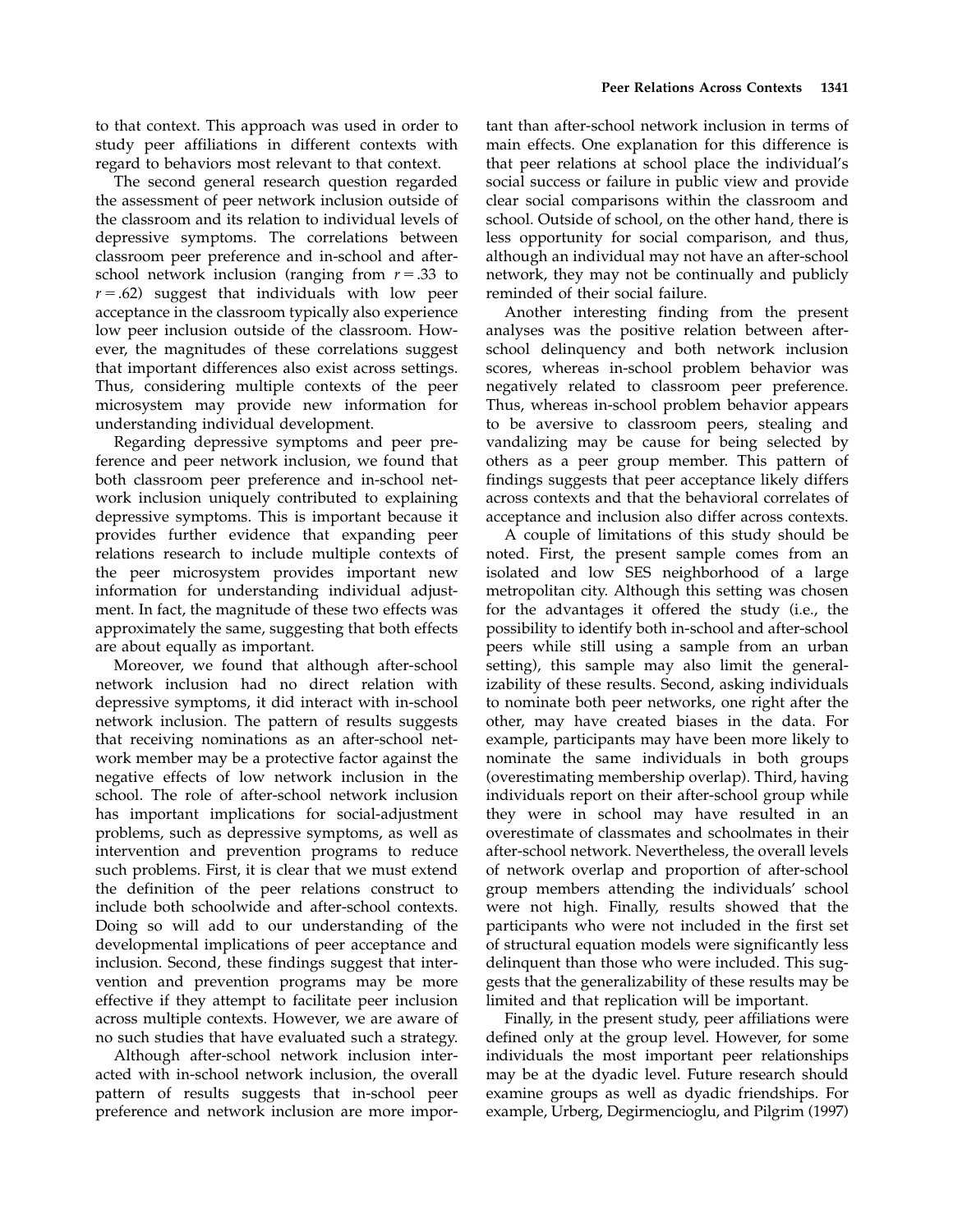showed that whereas groups provided more exposure to substance use, similarity on substance use was stronger with friends than with group members. Moreover, both friend substance use and group substance use demonstrated unique effects on individual escalation in substance use. More work is needed to understand the multiple contexts and multiple levels of peer relationships.

In conclusion, the present study is one of the few studies that have attempted to examine the multiple contexts of adolescents' peer microsystem. Two important finding emerged. First, the present study provided evidence that peer networks across different settings show unique contributions in explaining individual behavior. Second, the present study provided evidence that high peer network inclusion outside of the school may be a protective factor against the negative effects of low peer network inclusion within the school. To better understand the role of peer relations in the development of social adjustment, we should begin to consider the complexity of multiple contexts and behavior types embedded within the peer microsystem.

## References

- Aiken, L. S., & West, S. G. (1991). Multiple regression: Testing and interpreting interactions. Newbury Park, NJ: Sage.
- Berndt, T. J., Hawkins, J. A., & Jiao, Z. (1999). Influences of friends and friendships on adjustment to junior high school. Merrill-Palmer Quarterly, 45, 13–41.
- Boivin, M., Poulin, F., & Vitaro, F. (1994). Depressed mood and peer rejection in childhood. Development and Psychopathology, 6, 483–498.
- Bronfenbrenner, U. (1979). Contexts of child rearing: Problems and prospects. American Psychologist, 34, 844–850.
- Bronfenbrenner, U. (1989). Ecological systems theory. In R. Vasta (Ed.), Annals of child development (Vol. 6, pp. 187–249). Greenwich, CT: JAI Press.
- Camuffo, M., Cerutti, R., Lucarelli, L., & Mayer, R. (1988). Children's Depression Inventory: Italian version. Firenze, Italy: Organizzazioni Speciali.
- Coie, J. D., Dodge, K. A., & Coppotelli, H. (1982). Dimensions and types of social status: A cross-age perspective. Developmental Psychology, 18, 557–570.
- Cole, D. A., & Carpentieri, S. (1990). Social status and the comorbidity of child depression and conduct disorder. Journal of Consulting and Clinical Psychology, 58, 748–757.
- Csikszentmihalyi, M., Larson, R., & Prescott, S. (1977). The ecology of adolescent activity and experience. Journal of Youth and Adolescence, 6, 281–294.
- Dishion, T. J., Andrews, D. W., & Crosby, L. (1995). Antisocial boys and their friends in early adolescence: Relationship characteristics, quality, and interactional process. Child Development, 66, 139–151.
- Dishion, T. J., Duncan, T. E., Eddy, M. J., Fagot, B. I., & Fetrow, R. (1994). The world of parents and peers:

Coercive exchanges and children's social adaptation. Social Development, 3, 255–268.

- Dishion, T. J., Patterson, G. R., Reid, J. B., Capaldi, D. M., Forgatch, M. S., & McCarthy, S. (1984). Child Telephone Interview. Eugene, OR: Oregon Social Learning Center.
- Dishion, T. J., Spracklen, K. M., Andrews, D. W., & Patterson, G. R. (1996). Deviancy training in male adolescent friendships. Behavior Therapy, 27, 373–390.
- Durrant, N. C., & Henggeler, S. W. (1986). The stability of peer sociometric ratings across ecological settings. Journal of Genetic Psychology, 147, 353–358.
- East, P. L., & Rook, K. S. (1992). Compensatory patterns of support among children's peer relationships: A test using school friends, nonschool friends, and siblings. Developmental Psychology, 28, 163–172.
- Farrell, A. D., & White, K. S. (1998). Peer influences and drug use among urban adolescents: Family structure and parent-adolescent relationship as protective factors. Journal of Consulting and Clinical Psychology, 66, 248–258.
- Istituto Nazionale di Statistica. (1996). I grandi comuni: Censimento intermedio dell'industria e dei servizi [The large communes: Intermediate census of industry and services]. Milan, Italy: Instituto Nazionale di Statistica.
- Jöreskog, K. G., & Sörbom, D. (1996). LISREL 8: User's reference guide. Chicago: Scientific Software.
- Kandel, D. B. (1978). Similarity in real-life adolescent friendship pairs. Journal of Personality and Social Psychology, 36, 306–312.
- Kiesner, J. (1997). The effects of a homework monitoring intervention on school engagement of high risk middle school students. Unpublished doctoral dissertation, University of Oregon, Eugene.
- Kiesner, J. (2002). Depressive symptoms in early adolescence: Their relations with classroom problem behavior and peer status. Journal of Research on Adolescence, 12, 463–478.
- Kiesner, J., Cadinu, M., Poulin, F., & Bucci, M. (2002). Group identification in early adolescence: Its relation with peer adjustment and its moderator effect on peer influence. Child Development, 73, 200–212.
- Kovacs, M. (1980). Rating scales to assess depression in school-aged children. Acta Paedopsychiatry, 46, 305–315.
- Ladd, G. W. (1983). Social networks of popular, average, and rejected children in school settings. Merrill-Palmer Quarterly, 29, 283–307.
- Mahoney, J. L. (2000). School extracurricular activity participation as a moderator in the development of antisocial patterns. Child Development, 71, 502–516.
- Mahoney, J. L., & Cairns, R. B. (1997). Do extracurricular activities protect against early school dropout? Developmental Psychology, 33, 241–253.
- Mahoney, J. L., & Stattin, H. (2000). Leisure activities and adolescent antisocial behavior: The role of structure and social context. Journal of Adolescence, 23, 113–127.
- Newcomb, A. F., & Bagwell, C. L. (1995). Children's friendship relations: A meta-analytic review. Psychological Bulletin, 117, 306–347.